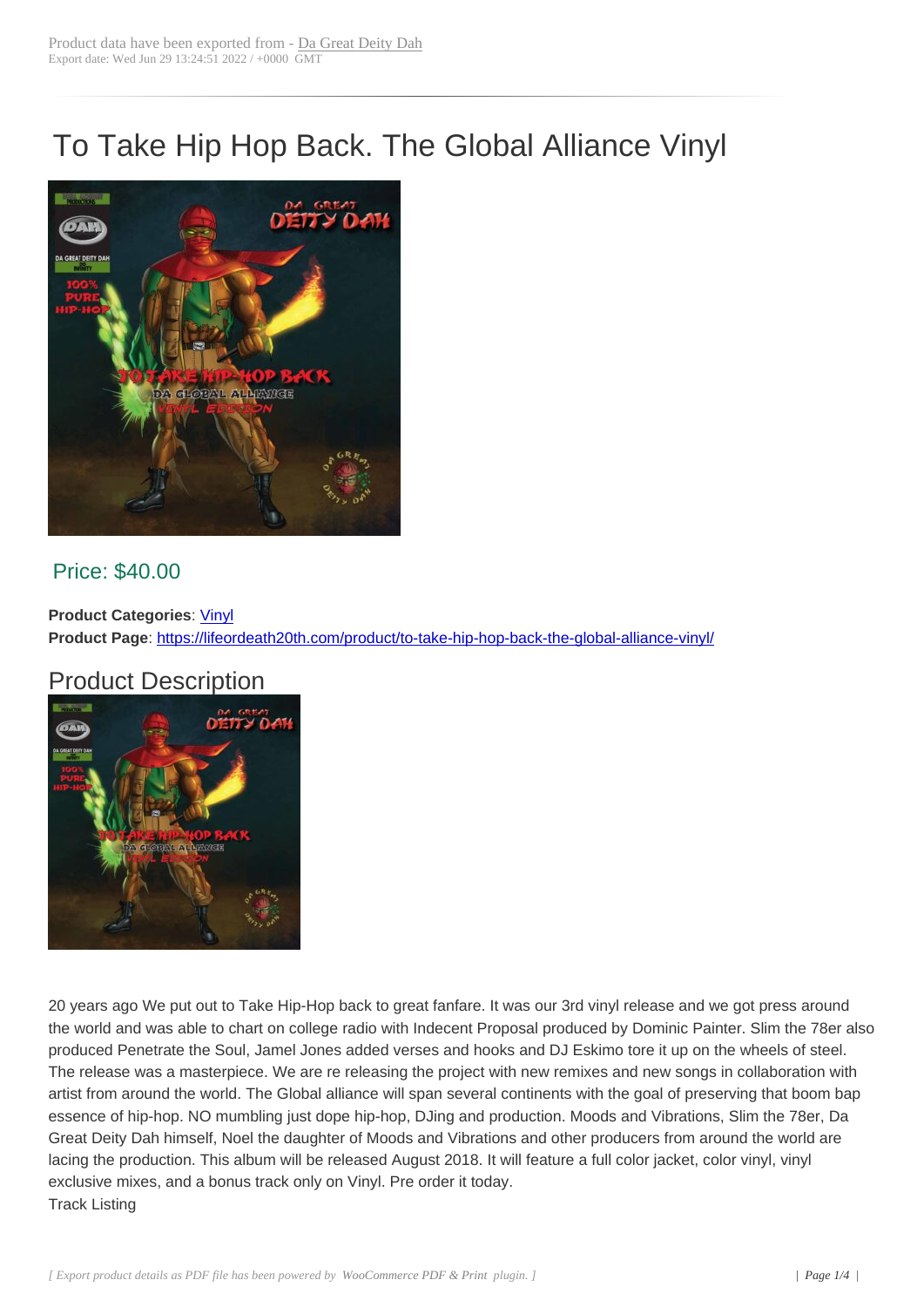

[embedyt]

https://www.youtube.com/embed?listType=playlist&list=PLXX9Vv7h0SRbM8yAXV7AxMe2V2Jd5Ap9X[/embedyt]

## Product Gallery





*[ Export product details as PDF file has been powered by WooCommerce PDF & Print plugin. ] | Page 2/4 |*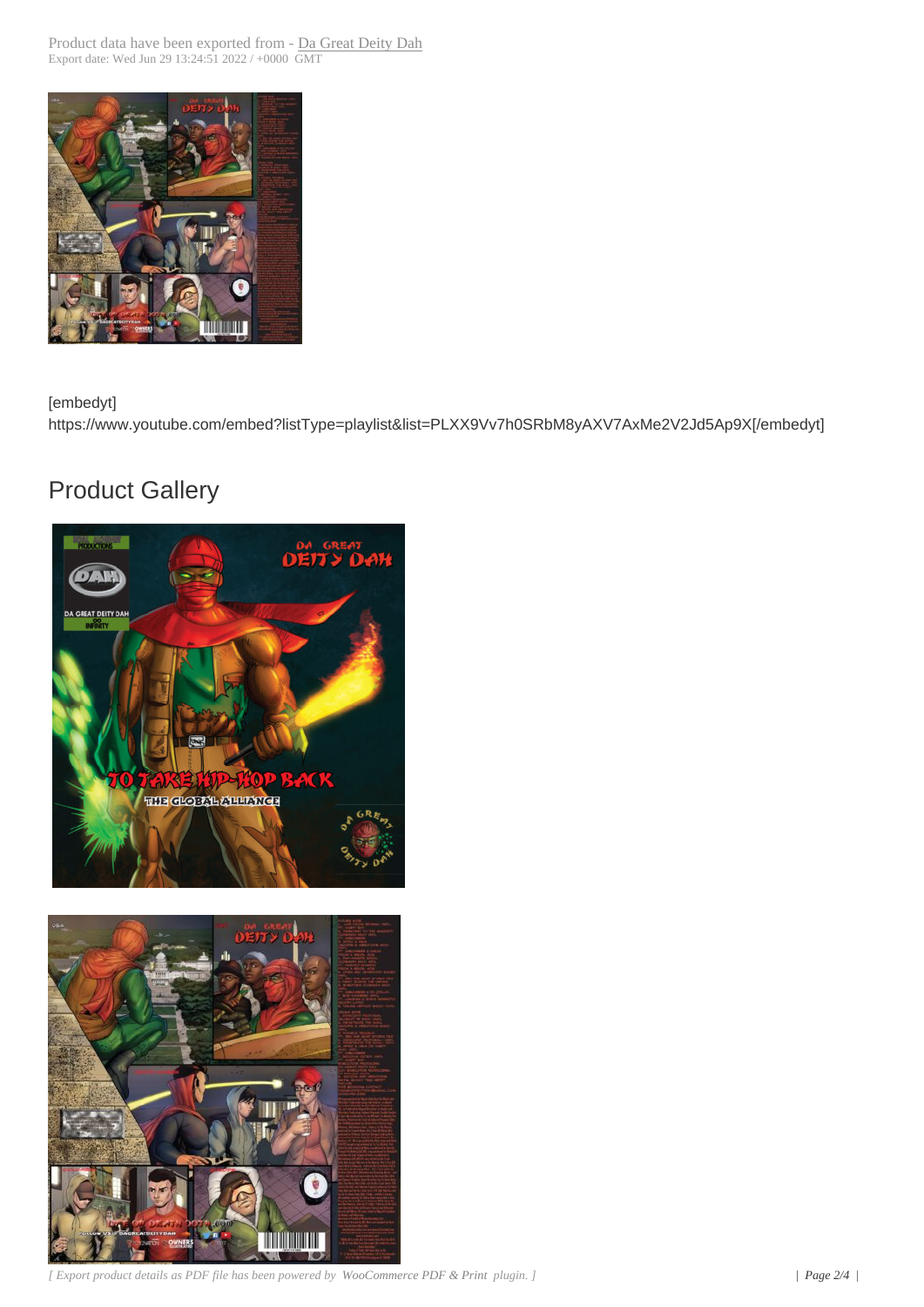







*[ Export product details as PDF file has been powered by WooCommerce PDF & Print plugin. ] | Page 3/4 |*